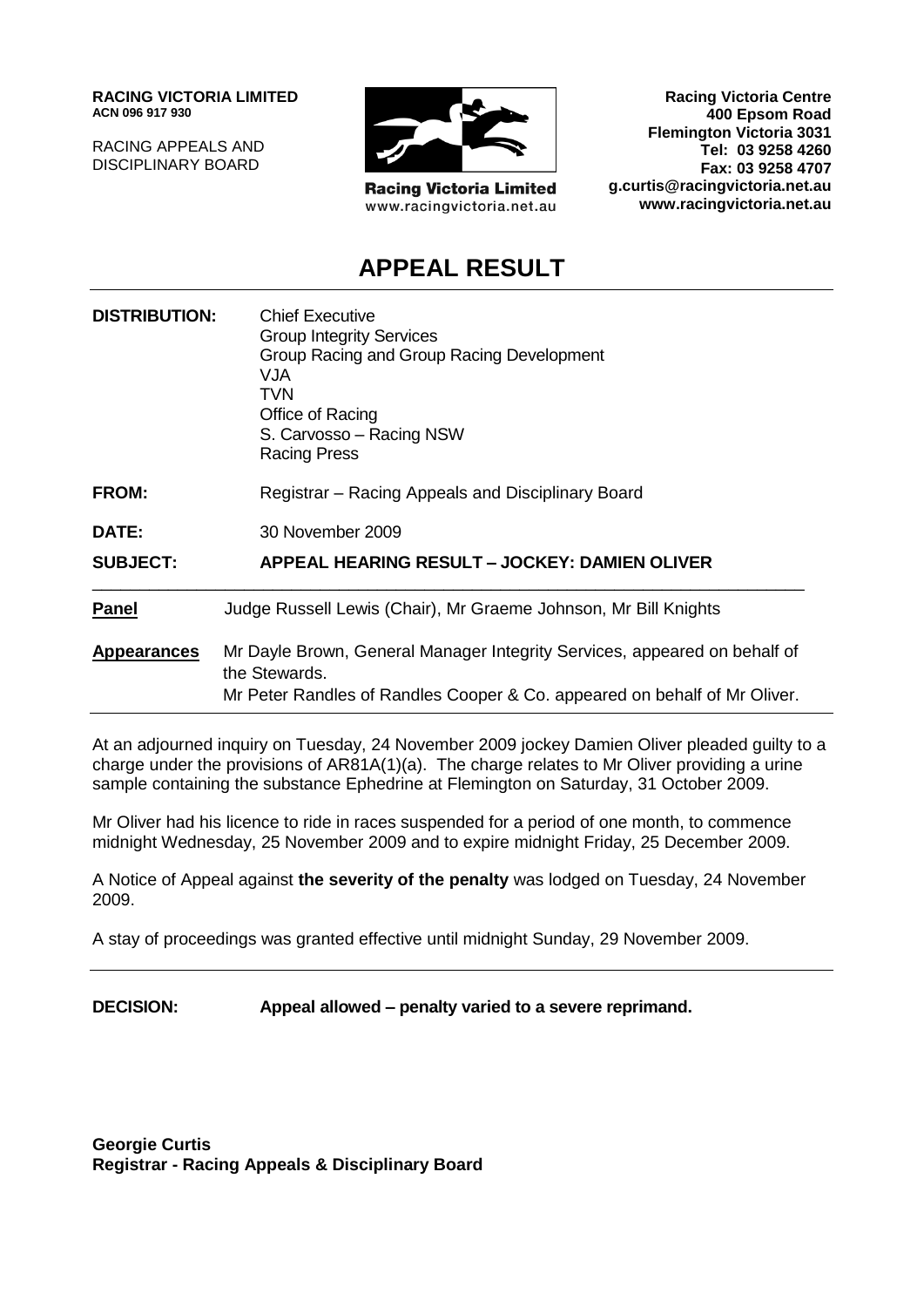## **TRANSCRIPT OF PROCEEDINGS**

# **RACING APPEALS AND DISCIPLINARY BOARD**

\_\_\_\_\_\_\_\_\_\_\_\_\_\_\_\_\_\_\_\_\_\_\_\_\_\_\_\_\_\_\_\_\_\_\_\_\_\_\_\_\_\_\_\_\_\_\_\_\_\_\_\_\_\_\_\_\_\_\_\_\_\_\_

#### **HIS HONOUR JUDGE R.P.L. LEWIS, Chairman MR G. JOHNSON MR B. KNIGHTS**

#### **EXTRACT OF PROCEEDINGS**

#### **DECISION**

#### **JOCKEY: DAMIEN OLIVER**

#### **MELBOURNE**

#### **MONDAY, 30 NOVEMBER 2009**

MR D. BROWN appeared on behalf of the Stewards

MR P. RANDLES appeared on behalf of the Appellant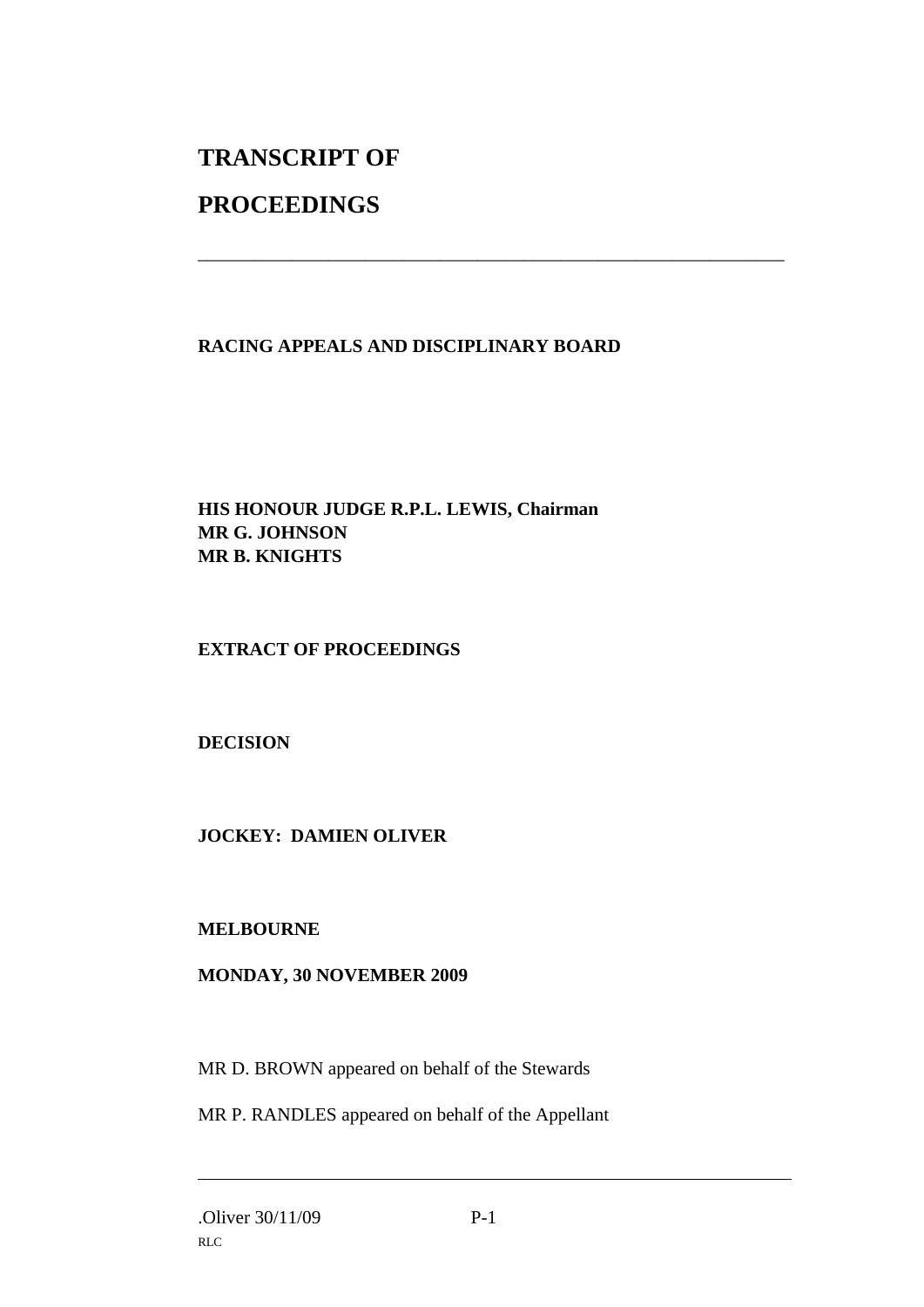CHAIRMAN: The facts and circumstances relating to this matter have been well canvassed during the course of the plea and I do not intend to repeat them.

There is a fundamental obligation on a licensed person to acquaint him or herself with the rules. This was not done in this case. However, for reasons which have been well elucidated, the appellant, Damien Oliver, had no reason to believe that he was in breach of the rules by taking the preparation known as Thermolift, which contained an unacceptable amount of ephedrine.

The Board is of the view that the system and method of communicating the Rules of Racing to riders in particular falls well short of what should be expected of the governing body of racing. It is not an answer to say that the Rules of Racing are there and that any rider may obtain a copy. The Board accepts Mr O'Keeffe's statement that few riders, if any, would be in possession or would have requested a copy of the Rules of Racing.

Inside Racing and a system of emailing are useful tools but unsatisfactory mediums for dissemination. To expect the executive of the Victorian Jockeys Association, Mr O'Keeffe, to act as a conduit for RVL and inform all riders of each and every change to the rules is unfair.

The question of dissemination is difficult. Various suggestions have been canvassed during the course of the plea and the Board recommends that urgent attention be given by RVL to the problem.